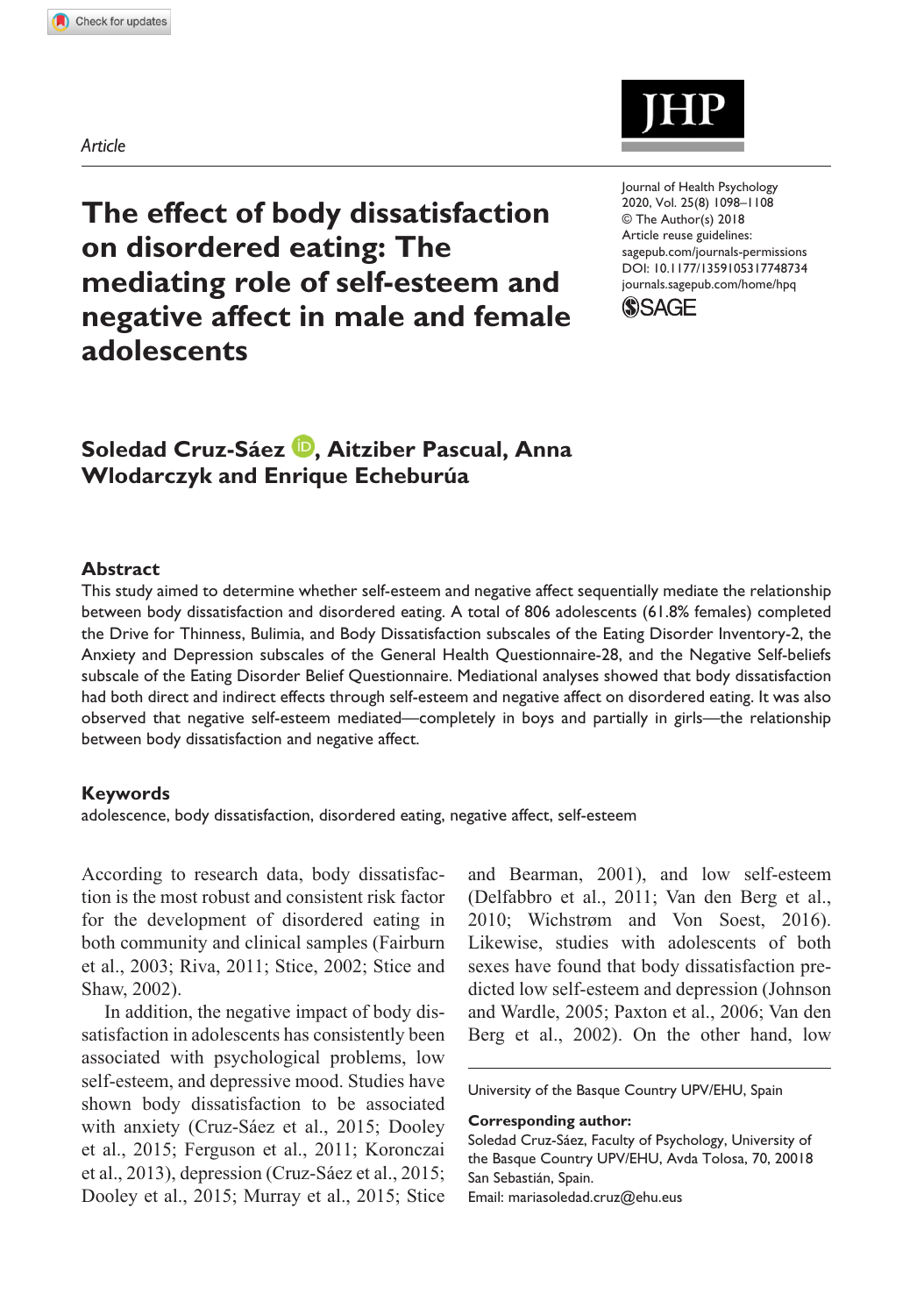self-esteem has been found to be associated with depression and anxiety among adolescents and university students (De Jong et al., 2012; Lee and Hankin, 2009; Orth et al., 2008).

These findings suggest that dissatisfaction may indirectly contribute to depression or anxiety through low self-esteem. In this regard, the little research that has been conducted on the mediating role of self-esteem in the association between body dissatisfaction and negative affect has not been entirely conclusive. Whereas, a study conducted by Siegel (2002) on a sample of teenagers and a study by Brechan and Kvalem (2015) on a sample of university students found a partial effect of mediation in the relationship between dissatisfaction and depression, in a study by Koronczai et al. (2013), carried out with a sample of young adults (14–31 years, mean age 21.5years), selfesteem partially mediated the association between dissatisfaction and anxiety, and completely mediated the association between dissatisfaction and depression. On the other hand, in a study, Duchesne et al. (2017) carried out with a sample of adolescents found that the mediating effect was total for both variables. According to a study by Courtney et al. (2008), in a sample of adolescents with low self-esteem and depressive symptoms, the relationship between low-esteem and disordered eating behaviors was partially mediated by depressive symptoms in subjects of both genders.

Therefore, body dissatisfaction is an important but not a unique risk factor for the development of eating disorders (Brannan and Petrie, 2008; Fairburn and Cooper, 2011). In case of adolescents and young adults, low self-esteem and negative affect (e.g. depression and anxiety) may play a mediating role in this relationship, especially considering bulimia (Brechan and Kvalem, 2015; Cruz-Sáez et al., 2016; Heywood and McCabe, 2006; Ricciardelli and McCabe, 2001) However, most research examining the relationship between negative affect and binge eating has focused primarily on a single component of negative affect: depression. This is a limitation because anxiety and stress are more important than depression for understanding the

relationship between negative affect and binge eating (Rosenbaum and White, 2015; Schulz and Laessle, 2010). The majority of findings from studies on mediating variables have been inconsistent, especially in boys, where there has been less support for the mediation hypothesis. For example, Ricciardelli and McCabe (2001) studied the mediating role of restrained eating and the negative affect in the relationship between body dissatisfaction and bulimic eating behavior in a sample of adolescents. The authors found that both mediators affected the relationship between the two variables in girls and in boys who wanted a larger body size. But among boys who wanted to be thinner, only the negative affect proved to be a significant mediator. According to a study by Heywood and McCabe (2006), negative affect mediates the association of body dissatisfaction with weight loss strategies, dietary restraint, and bulimia, but only in women. However, in a study by Brechan and Kvalem (2015), self-esteem and depression completely mediated the association of body dissatisfaction with dietary restraint and binge eating in both genders. But in the boys, the mediation of depression functioned in the opposite direction for dietary restraint (the greater the depression, the less dietary restraint). In a recent study by Sehm and Warschburger (2017), low self-esteem, not negative affect, mediated the relationship between body dissatisfaction and binge eating in the long term.

Another approach in relation to the casual link between body dissatisfaction, negative affect, overconsumption of comfort foods, and weight increases and disordered eating is proposed by the Homeostasis Theory of Obesity (Marks, 2015, 2016). In this model, a similar surge of disordered eating is described as a consequence of homeostatic imbalance in the psychological sphere. The Homeostasis Theory proposes that weight gain is fostered by a Circle of Discontent (COD) consisting of body dissatisfaction, negative affect, and overconsumption (Marks, 2015).

In light of the inconclusive results from the reviewed literature, this study focuses on analyzing body dissatisfaction, negative self-esteem,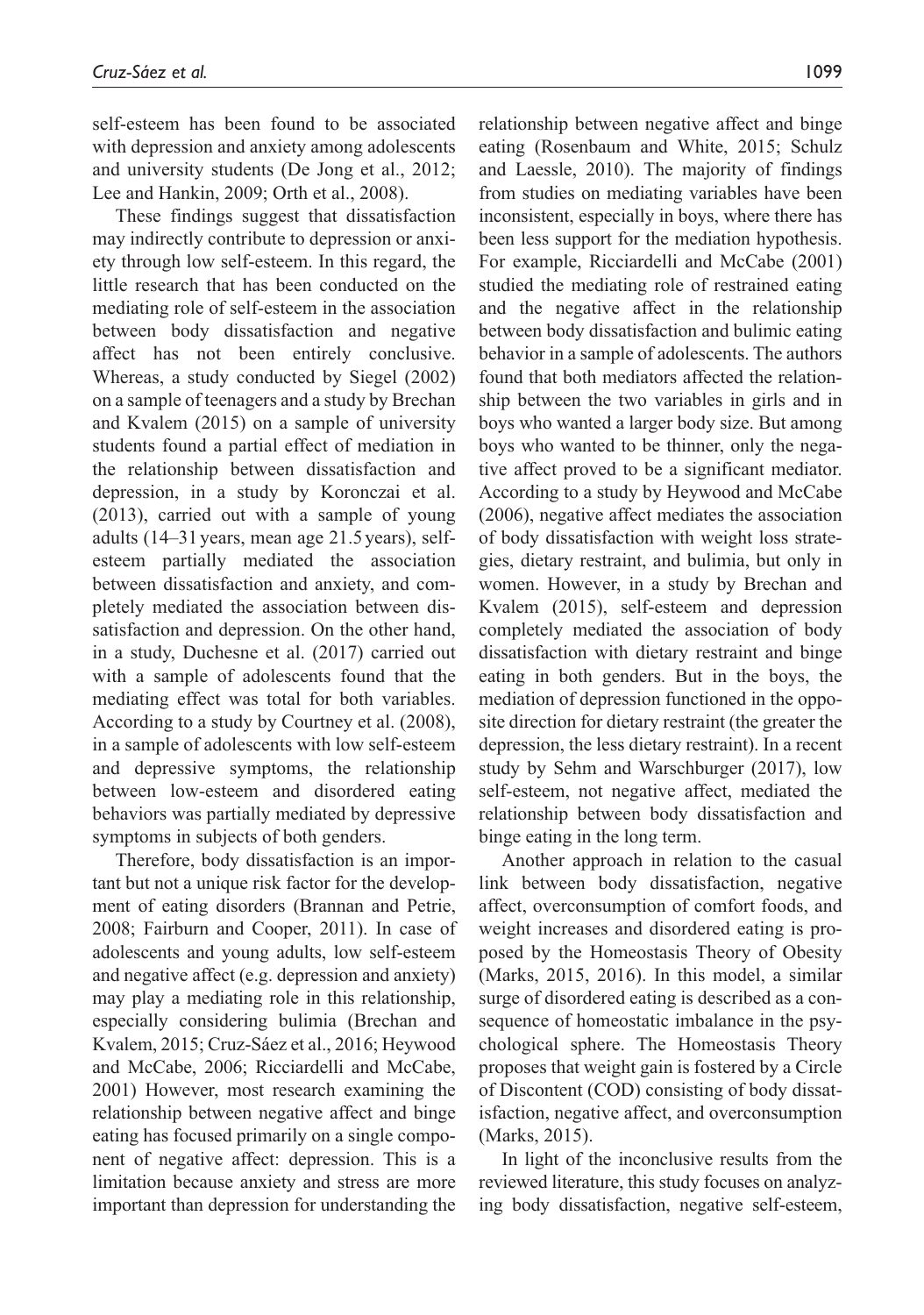and negative affect (operationalized as symptoms of depression and anxiety) as risk factors for eating pathology. The primary objective is to determine whether self-esteem and negative affect mediate the relationship between body dissatisfaction and disordered eating. In addition, supported by findings from previous research (Brechan and Kvalem, 2015; Duchesne et al., 2017), this study also examines the sequential mediation of these variables. Therefore, we first hypothesize that self-esteem mediates the relationship between body dissatisfaction and negative affect; second, that self-esteem and negative affect mediate the associations between both body dissatisfaction and eating disorder symptoms; third, that self-esteem both directly and indirectly mediates through negative affect. A final hypothesis is that these associations are present in both boys and girls, although we expect them to be weaker in boys.

We believe that the results from this study may have important clinical implications. If it is shown that self-esteem and negative affect act as mediator variables between body dissatisfaction and eating disorders, then psychological treatment and prevention of eating disorders should be directed more at self-esteem and negative affect (anxiety and depressive symptoms) than directly at body dissatisfaction.

# **Method**

## *Study design and participants*

This research was designed as a cross-sectional study using a non-probabilistic sample. We selected public high schools which are far more representative of all social classes. After the schools agreed to participate in the project, the research team sent letters to the students' parents providing information on the study. The study was approved by the Ethics Committee of the University of the Basque Country.

A convenience sample of 1069 adolescents, aged between16 and19 was recruited from 18 public high schools from both big (23.5%) and small towns (76.5%) in the Basque Country, Spain. Participants with missing data on any of the measures assessed were excluded (listwise deletion); therefore, the final sample was composed of 806 participants, 308 boys (38.2%) and 498 girls (61.8%). The mean age was 16.83  $(SD=0.83)$ . Of the total group, 57.1 percent were high school juniors, and 42.8 percent were high school seniors. Average body mass index (BMI) was 23.06 (SD=3.42) (range: 15.32–38.12).

Participants were given the questionnaires with the tasks to be performed, along with instructions for completion. They were then given approximately half an hour to complete the scales and questionnaires described above. Participants of legal age were asked to sign an informed consent form, and in the case of minors, the consent form was signed by parents or guardians. In all cases, participants were reminded that the information provided was anonymous and confidential.

The instruments were applied by two qualified psychologists in the classrooms at the students' schools. Once the questionnaires were completed, one of the psychologists measured the weight and height of each participant to calculate BMI. To encourage them to take part in the study, the psychologists offered to send them the results.

## *Instruments*

*BMI.* Participant's height and weight were measured by a qualified psychologist using a digital scale (Fagor, BB-150) and a tape, all the required standardized procedures were applied (i.e. measures were taken in a standing position with minimum clothes and no shoes). Weight was recorded with the students fully dressed except for coats, shoes, key-chains, wallets, and other heavy objects. BMI was calculated as the weight in kilograms divided by the square of height in meters  $(kg/m<sup>2</sup>)$ .

*Body dissatisfaction.* This variable was measured using the *Body Dissatisfaction* subscale of the Eating Disorder Inventory-2 (EDI-2, Garner, 1991; Spanish version by Corral et al., 1998). The 9-item Body Dissatisfaction subscale assesses dissatisfaction with overall shape and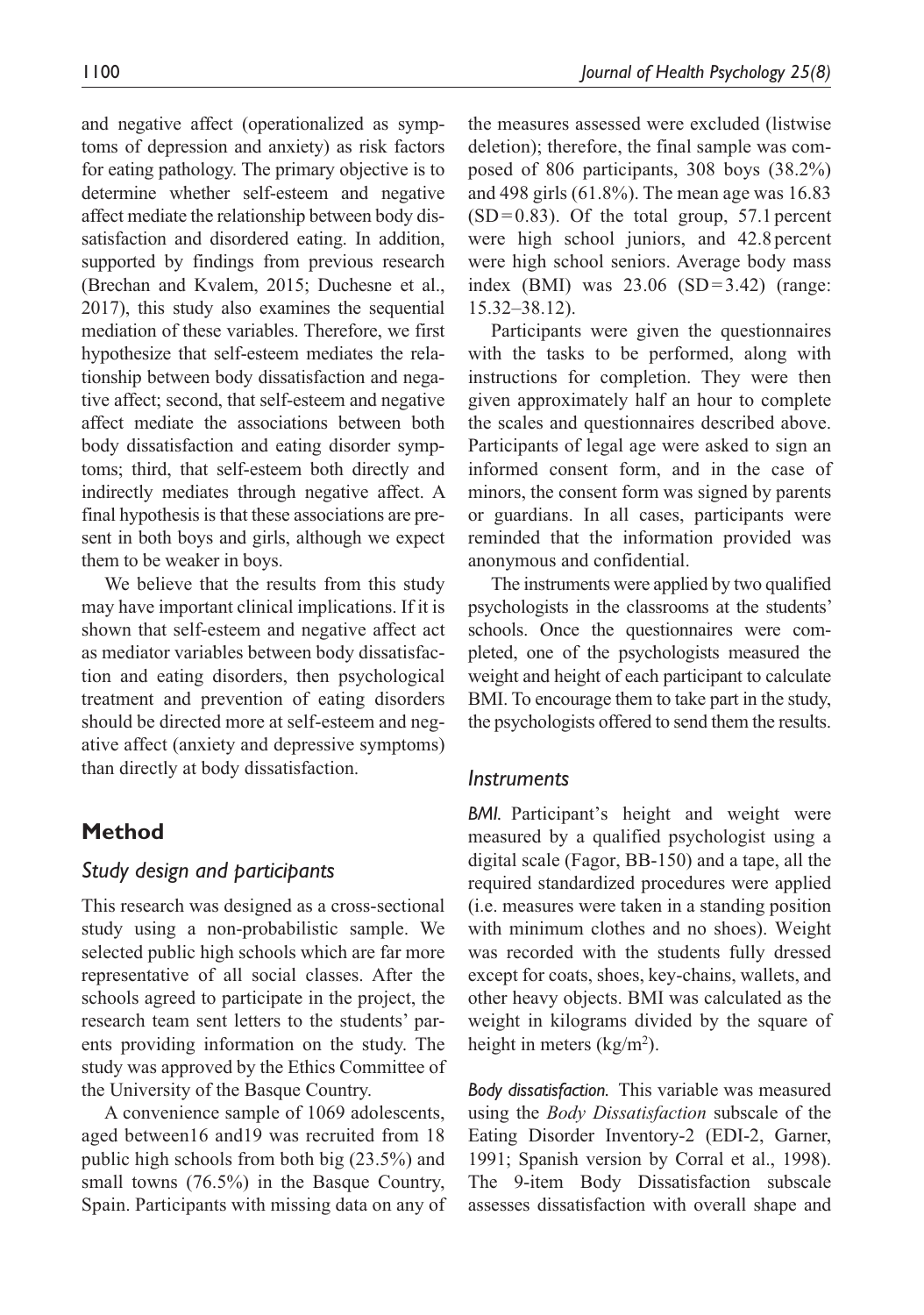size. Participants rated their response to each item on a 6-point Likert-type scale from 1 (*never*) to 6 (*always*). This study used the 1–6 (instead of the  $0-3$ ) scoring because there is evidence that in non-clinical samples the 1–6 scoring provides higher sensitivity and variability than the 0–3 scoring (Schoemaker et al., 1994). Higher scores indicate higher body dissatisfaction. Cronbach's alpha for the Body Dissatisfaction subscale was 0.89.

Disordered eating was assessed using two scales of the EDI-2 (Garner, 1991; Spanish version by Corral et al., 1998): The *Drive for Thinness* subscale is a 7-item self-report measure of excessive concern with dieting, preoccupation with weight, and fear of weight gain; and *The Bulimia* subscale comprises 7 items that assess binge eating and inappropriate compensatory behavior. Participants were asked to rate each item from 1 (*never*) to 6 (*always*). In this study, the entire range of possible scores was used, as recommended for non-clinical samples by Schoemaker et al. (1994). The 14 items were summed to create a composite measure of disordered eating. This results in a range of total possible scores from 14 to 84, with higher scores indicating greater disordered eating. In this study, the internal consistency was satisfactory ( $\alpha$ =0.89).

*Self-esteem.* This variable was measured with the *Negative self-beliefs* subscale of the Eating Disorder Belief Questionnaire (EDBQ, Cooper et al., 1997). This subscale is composed of 10 items that are assessed on a scale from 0 (*I do not usually believe this at all*) to 100 (*I am usually completely convinced that this is true*). A total subscale score was obtained by summing all the subscale items and then dividing the total score by the number of items in the subscale, resulting in a final score between 0 and 100, with higher scores indicating greater negative self-beliefs. For the present sample, the internal consistency of the scale was 0.90.

*Negative affect.* In order to assess the level of negative affect, we used the *Anxiety/insomnia* (7 items) and *Depression* (7 items) subscales of the General Health Questionnaire-28 (GHQ-28, Goldberg and Hillier, 1979; Spanish version by Lobo et al., 1986). The GHQ was developed as a screening instrument to identify psychological distress among adults in primary care settings. It consists of 28 items, which can be categorized in four subscales: somatic symptoms, anxiety/insomnia, social dysfunction, and depression. Each item consists of four possible answers, which were evaluated with a 4-point Likert-type scale (from 0 to 3). The responses to the 14 items were summed to create a composite measure of negative affect. Total scores ranged from 0 to 42, with higher scores indicating a greater degree of negative emotional symptoms. In this study, the internal consistency was satisfactory ( $\alpha$ =0.90).

## *Data analysis*

In this study, descriptive statistics, mean differences, and Pearson's correlation analyses were selected. All tests were 2-tailed, and significance was set at 0.05. All statistical procedures were completed using SPSS 21.0. Mediation analyses were performed to test the mediating role of self-esteem in the relationship between body dissatisfaction and negative affect (symptoms of depression and anxiety). Specifically, sequential multiple meditational analyses were the principal data analysis technique used to contrast direct associations between body dissatisfaction and disordered eating, and the mediating role of negative self-esteem and negative affect. We used the SPSS macro PROCESS (model 4 and model 6) for bootstrapping indirect effects (Hayes and Preacher, 2013). This macro provides indirect effect estimates for multiple mediators, standard errors (SEs), and the confidence intervals (CIs) derived from the bootstrap distribution. Bootstrapping is a nonparametric re-sampling procedure which does not impose an assumption of normality on the sampling distribution; in consequence, it can be considered superior to more traditional ways of estimating SEs of indirect effects. All completely standardized indirect effects were subjected to follow-up bootstrap analyses with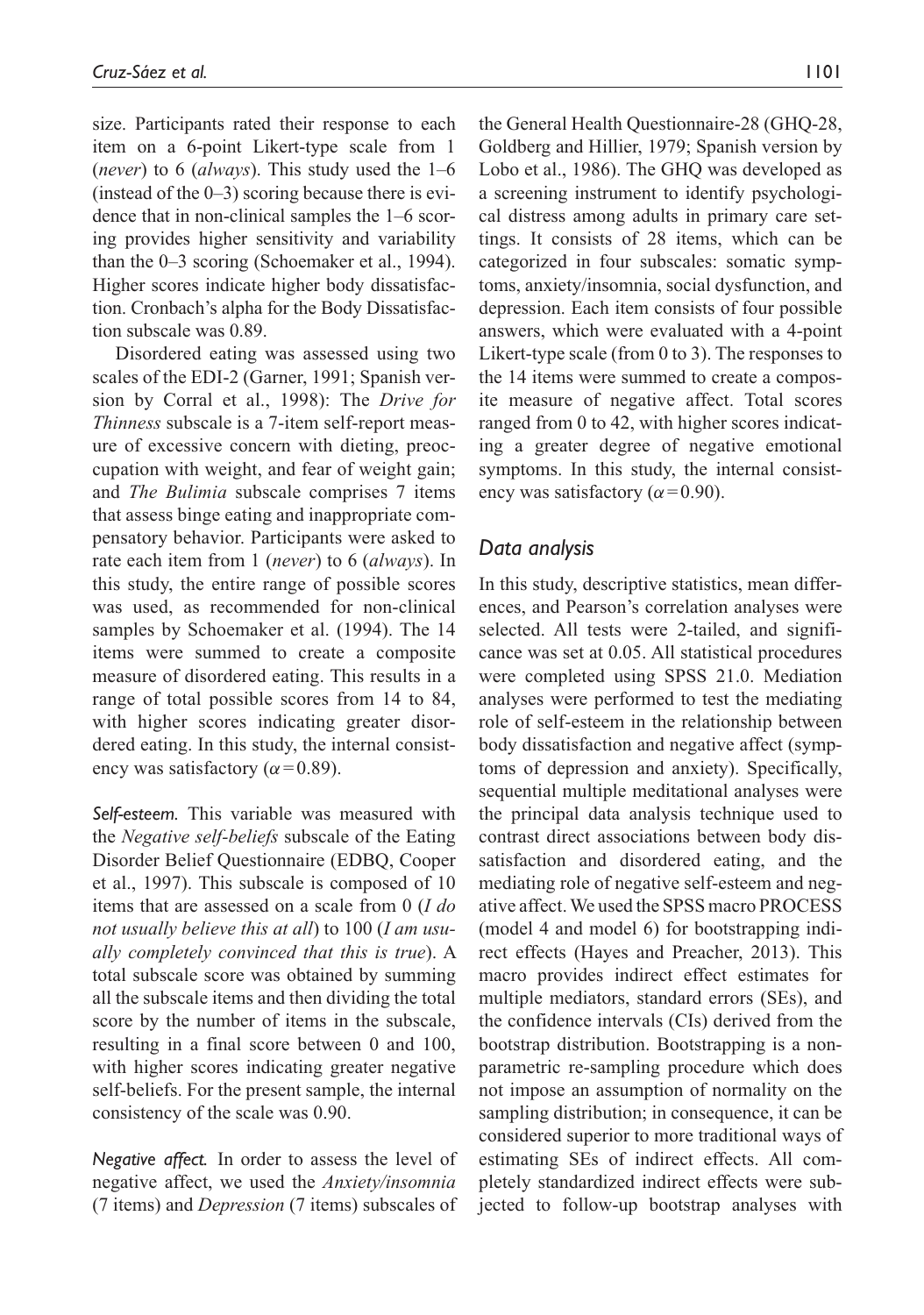|                      | Total $(n=806)$ | Boys $(n=308)$ | Girls $(n=498)$ |             | d    |
|----------------------|-----------------|----------------|-----------------|-------------|------|
|                      | M(SD)           | M(SD)          | M(SD)           |             |      |
| <b>BMI</b>           | 23.06 (3.42)    | 23.43 (3.23)   | 22.83 (3.52)    | $2.46*$     | 0.18 |
| Body dissatisfaction | 29.39 (10.36)   | 23.91 (8.47)   | 32.78 (9.97)    | $-13.49***$ | 0.94 |
| Disordered eating    | 33.51 (12.67)   | 28.06 (10.07)  | 36.87 (12.94)   | $-10.8$ **  | 0.76 |
| Negative self-esteem | 18.02 (17.47)   | 13.27 (13.87)  | 20.96 (18.78)   | $-6.67***$  | 0.45 |
| Negative affect      | 9.59(7.19)      | 7.23(6.41)     | 11.05(7.27)     | $-7.81***$  | 0.56 |

**Table 1.** Descriptive statistics and tests of difference between boys and girls on body mass index, body dissatisfaction, disordered eating, negative self-esteem, and negative affect.

 $*_{p}$  < 0.05; \*\*\**p* < 0.001.

**Table 2.** Pearson's correlations between body mass index, body dissatisfaction, disordered eating, negative self-esteem, and negative affect scores for adolescent girls and boys.

|            | Girls ( $n = 498$ ) |           |            |           | Boys $(n = 308)$ |           |            |           |
|------------|---------------------|-----------|------------|-----------|------------------|-----------|------------|-----------|
|            | <b>BD</b>           | DE        | <b>NSE</b> | <b>NA</b> | <b>BD</b>        | DE        | <b>NSE</b> | <b>NA</b> |
| <b>BMI</b> | $0.46***$           | $0.39***$ | $0.17***$  | $0.14**$  | $0.35***$        | $0.22***$ | 0.04       | 0.01      |
| <b>BD</b>  |                     | $0.68***$ | $0.49***$  | $0.40***$ |                  | $0.62***$ | $0.37***$  | $0.28***$ |
| DE         |                     |           | $0.43***$  | $0.48***$ |                  |           | $0.38***$  | $0.38***$ |
| <b>NSE</b> |                     |           |            | $0.55***$ |                  |           |            | $0.54***$ |

BMI: body mass index; BD: body dissatisfaction; DE: disordered eating; NSE: negative self-esteem; NA: negative affect.  $**$ *p* < 0.01; \*\**p* < 0.001.

10,000 bootstrap samples and 95% bias corrected CI (95% CI). If the 95% CI did not contain zero, then the indirect effect was considered statistically significant (Hayes and Preacher, 2013). Sequential multiple meditational models included BMI as control variable.

## **Results**

### *Differences in means and correlations*

Table 1 presents a comparison of study variables in boys and girls. Girls scored significantly higher than boys on all variables, except BMI (slightly higher in boys). The magnitude of the differences was large in body dissatisfaction (*d*=0.94) and disordered eating (*d*=0.76) and moderate in negative affect and negative self-esteem.

Table 2 shows no significant relationships in boys between BMI, negative self-esteem, and negative affect. The rest of the variables showed positive significant relationships of moderate magnitude except in the body dissatisfaction and disordered eating variables, in which the correlation was high  $(r=0.62)$ .

As for girls, all the variables were significantly related and correlation coefficients were of greater magnitude than those obtained in boys. As in the case of boys, the highest relationship was between body dissatisfaction and disordered eating (*r*=0.68); the associations of lesser magnitude were between BMI, negative self-esteem, and negative affect.

# *Negative self-esteem as a mediator variable in the association between body dissatisfaction and negative affect*

The model evaluated whether negative self-esteem mediated the relationship between body dissatisfaction and negative affect (model 4). The results for the mediation analyses for boys and girls are shown in Figure 1. As can be seen, the mediation analysis confirmed a significant positive effect of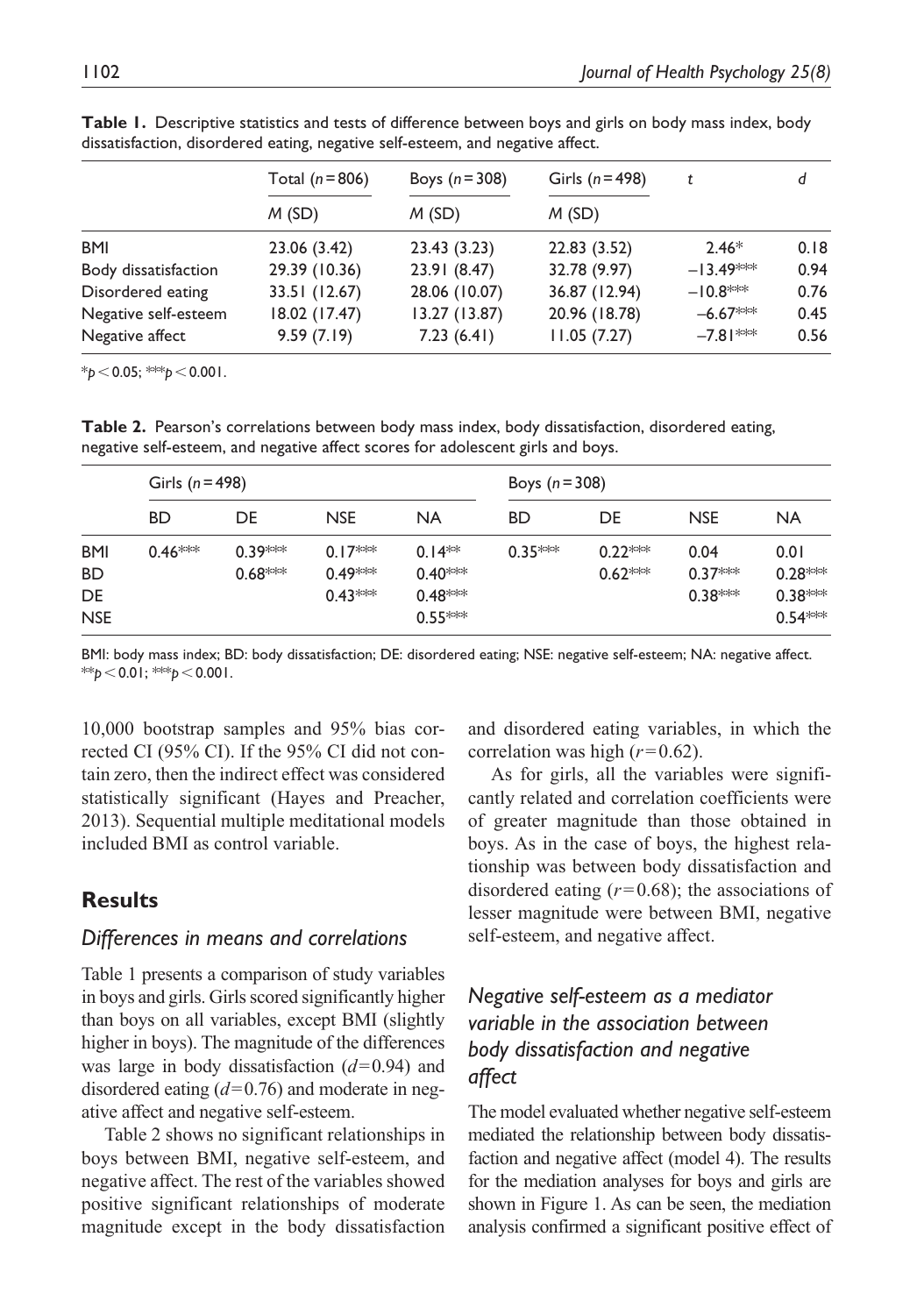

**Figure 1.** Mediation model with results for direct effects among boys/girls (total effect). \*\* $b$  < 0.001.

body dissatisfaction on negative self-esteem, which proved to be a significant positive predictor of negative affect. A significant total effect was also found of body dissatisfaction on negative affect; however, this effect lessened once the mediator variable was introduced, particularly in boys, where the relationship was no longer significant (*C'*=0.07, SE=0.04, *t*=1.83, *p*>0.05). In other words, negative self-esteem is a variable that mediates the relationship between body dissatisfaction and negative affect in both genders, but the mediating effect is partial in girls and complete in boys. The bootstrap test of indirect effects was significant in both boys ( $B=0.186$ , Boot SE=0.032, 95%)  $CI = 0.128 - 0.256$  and girls  $(B = 0.229,$  Boot SE=0.029, 95% CI=0.174–0.290). Therefore, the association between body dissatisfaction and negative affect can be explained, completely in boys and partially in girls, by negative self-esteem. In addition, the full model was significant and explained 29.39percent of the total variance in negative affect for boys and 32.59percent for girls.

# *Negative self-esteem and negative affect as sequential mediator variables in the association between body dissatisfaction and disordered eating*

Given that negative self-esteem mediated the relationship between body dissatisfaction and negative affect, a sequential mediation model was developed, entering body dissatisfaction as the independent variable, disordered eating as

the dependent variable, and negative selfesteem and negative affect as sequential mediator variables (model 6). The BMI variable was also controlled because the correlational analyses showed its association with body dissatisfaction and disordered eating variables.

The mediation analyses showed similar results for boys and girls (Figure 2). Both analyses confirmed a significant total effect of body dissatisfaction on eating disorder symptoms; the effect diminished when the mediators (negative selfesteem and negative affect) were entered into the model, which suggests a partial mediating effect. The analyses showed indirect sequential effects of negative self-esteem through negative affect, and direct effects of negative affect but not of self-esteem. The bootstrap procedure was significant for the indirect effect of dissatisfaction through negative affect, both in boys  $(B=0.020,$ Boot SE=0.013, 95% CI=0.002–0.056) and girls (*B*=0.042, Boot SE=0.013, 95% CI=0.021– 0.071), but not through negative self-esteem, in boys ( $B=0.030$ , Boot SE = 0.027, 95% CI = -0.019 to 0.089) or girls (*B*=0.0079, Boot SE=0.023, 95% CI=–0.037 to 0.053). Nonetheless, the analyses revealed a sequential indirect effect of body dissatisfaction through negative self-esteem and negative affect in both boys (*B*=0.036, Boot SE=0.015, 95% CI=0.012–0.071) and girls  $(B=0.057,$  Boot  $SE=0.012,$  95%  $CI = 0.036 - 0.085$ .

These results illustrate the importance of the mediating role of negative self-esteem and negative affect, particularly the latter, as strong predictors of disordered eating. The full model was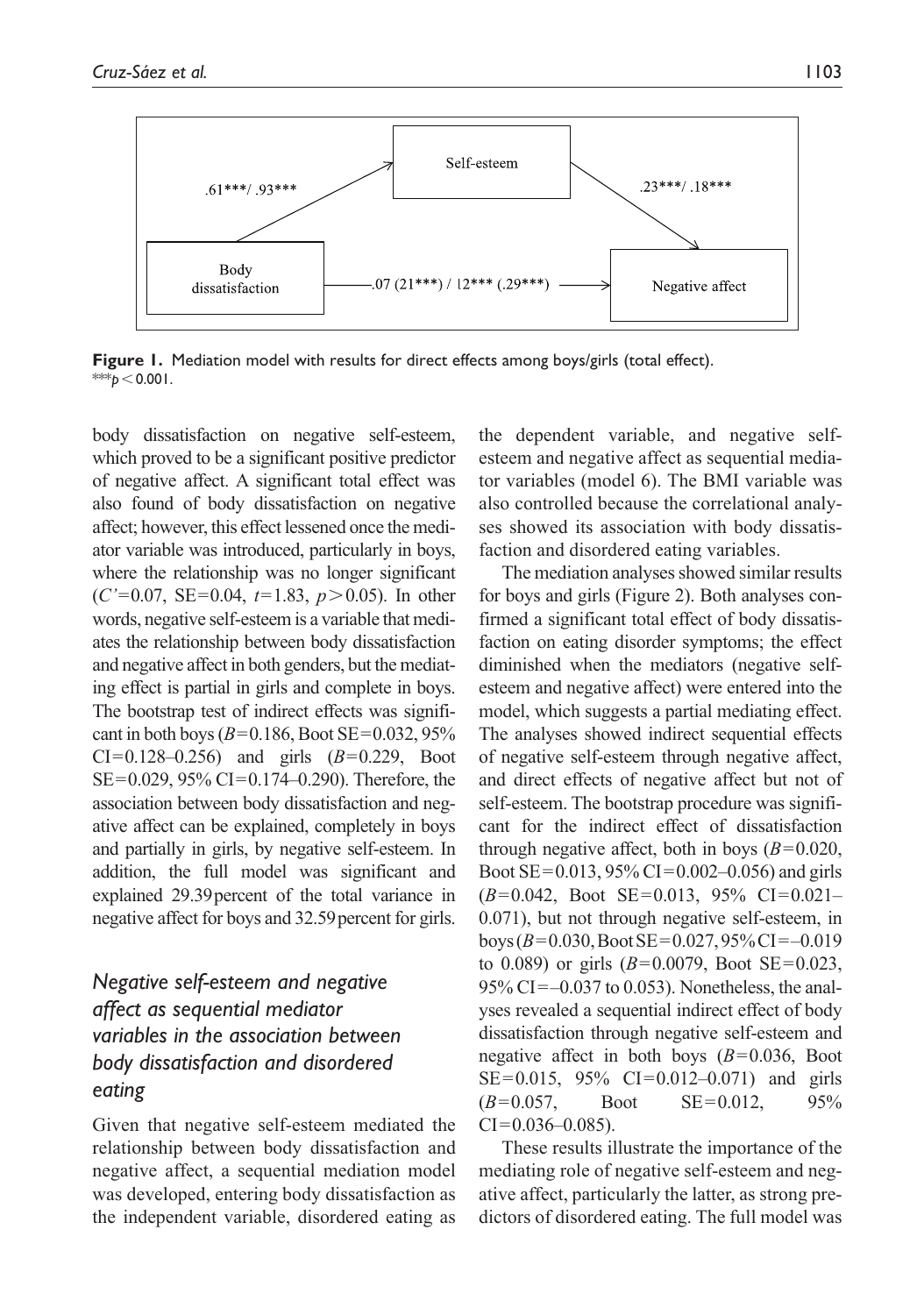

**Figure 2.** Mediation model with results for direct effects among boys/girls (Total effect). \**p*<0.05; \*\*\**p*<0.001.

significant and explained 43.56 percent of the total variance in disordered eating for boys and 52.26percent for girls. Moreover, results showed that BMI was a significant predictor of disordered eating in girls but not in boys.

# **Discussion**

This study analyzes the relationships between body dissatisfaction, self-esteem, and negative affect, considered three main risk factors for developing eating disorders. The primary objective of the study was to determine whether selfesteem and negative affect (symptoms of anxiety and depression) sequentially mediated the association between body dissatisfaction and disordered eating. To this end, it was first verified whether negative self-esteem mediated the relationship between body dissatisfaction and negative affect. The relationships were also evaluated to see if they were different as a function of gender.

In line with the findings from previous studies using community and clinical samples (Brechan and Kvalem, 2015; Duchesne et al., 2017; Koronczai et al., 2013; Núñez-Navarro et al., 2012), girls scored significantly higher than boys on all the variables evaluated (body dissatisfaction, disordered eating, negative self-esteem, and negative affect), except BMI, which was slightly higher in boys. The correlational analyses showed that body dissatisfaction was strongly associated with disordered eating and moderately associated with self-esteem and negative affect, and that, in turn, the latter were moderately associated with disordered eating. While these relationships were observed in both genders, the values were lower, as predicted, for boys. No association was found between BMI, negative self-esteem and negative affect in boys but in girls these variables did show associations. Men's social pressure to eschew all femininity may lead them to avoid stereotypically feminine mental health diagnoses (Bosson and Michniewicz, 2013; Thompson et al., 1985).

The hypothesis that negative self-esteem was a mediator between body dissatisfaction and negative affect was confirmed. The results showed that the mediating effect was total for the boys and partial for the girls. Moreover, results of the mediation analyses are consistent with previous studies that have found body dissatisfaction to be a predictor of low self-esteem and low self-esteem to be a predictor of anxiety and depressive symptoms (Dooley et al., 2015; Orth et al., 2008; Paxton et al., 2006; Van den Berg et al., 2010; Wichstrøm and Von Soest, 2016). But in contrast with the findings of Duchesne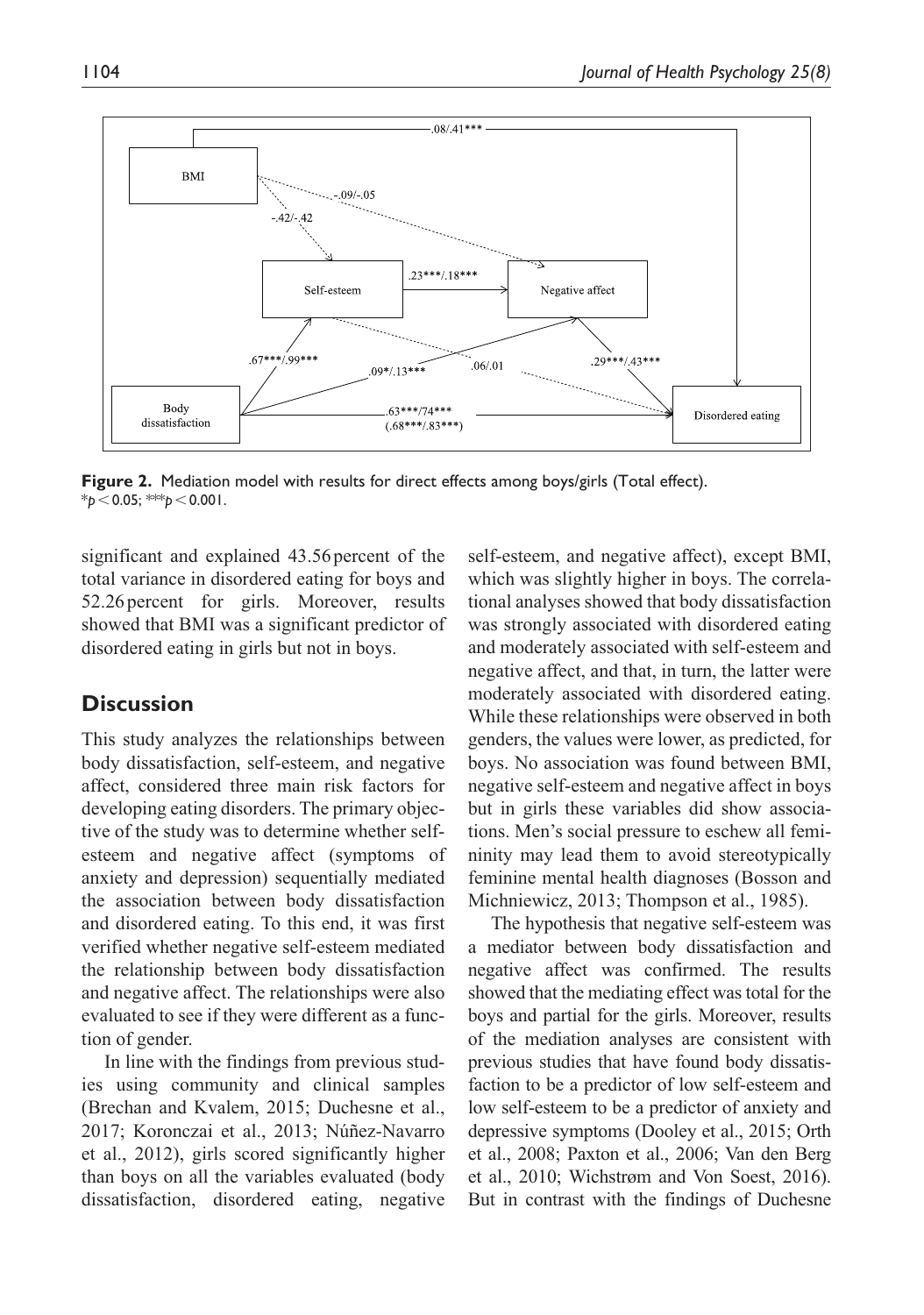et al. (2017), our study did find gender differences in the effect of body dissatisfaction. In boys, body dissatisfaction predicted anxiety and depressive symptoms only through their association with negative self-esteem. But in girls, body dissatisfaction had effects on negative affect beyond what can be explained by negative selfesteem. This finding points to the importance of specific preventive measures tailored to boys with high levels of body dissatisfaction to bolster self-esteem and decrease negative affect.

As for the second hypothesis tested in this study, body dissatisfaction emerged as a predictor of self-esteem and negative affect, consistent with findings from previous studies (Paxton et al., 2006). But contrary to our prediction and to the results from other studies (Brechan and Kvalem, 2015; Courtney et al., 2008; Fairburn et al., 2003), negative self-esteem did not have a direct effect on disordered eating and only indirectly influenced disordered eating through negative affect. In other words, when body dissatisfaction and negative affect (in this case, anxiety and depressive symptoms) are added to the mediation model, negative self-esteem alone is no longer a significant predictor of disordered eating. However, negative affect did have a direct effect on disordered eating, which suggests that disordered eating is not associated solely with concerns about body image and a drive for thinness. An indirect effect of body dissatisfaction on disordered eating was also found through self-esteem and negative affect. Therefore, in accordance with other studies, the relationships between body dissatisfaction and eating disorders are partially explained by the emotional distress experienced by adolescents with high levels of body dissatisfaction. All these elements thus concur with the theory of the COD according to which disordered eating, body dissatisfaction, and negative affect are parts of feedback loops (Marks, 2015). Moreover, to a certain extent, our results appear to corroborate also the transdiagnostic model (Fairburn et al., 2003) in which mood intolerance and low self-esteem are factors that maintain eating psychopathology. For this model, disordered eating behaviors can be understood as a maladaptive response

for coping with or mitigating strong emotions, particularly emotions that cause distress. Likewise, our results, at least in part, support Mark's homeostasis theory of obesity, which considers overconsumption as a hedonic strategy to increase reward and reinforces habitual behavior by reducing negative affect and dissatisfaction (Marks, 2016). Therefore, future research should include the assumptions of the homeostasis theory of obesity in order to design prevention plans and treatment strategies that target sources of dyshomeostasis and in consequence considerably reduce disordered eating and improve the capacity to cope with low selfesteem and negative affect.

In addition, considering that a partial mediation effect was found in both genders, it can be said that body dissatisfaction has both direct and indirect effects on disordered eating through selfesteem and negative affect in adolescents aged 16–19. These results would support the idea that preventive measures should tackle emotional aspects by including strategies for managing and regulating negative emotions. Thus, we would agree with authors who recommend that any program aimed at treatment and prevention of eating disorders consider the negative emotions involved and provide adequate coping strategies to regulate emotions and emotional reactions (Ardito and Rabellino, 2011; Baer, 2006; Chambers et al., 2009). But unlike Brechan and Kvalem (2015), our results indicate that, in addition to an indirect effect, body dissatisfaction also has a direct effect on disordered eating. Therefore, we feel that intervention and treatment programs for adolescents should also continue to focus on body dissatisfaction.

The main contributions of this study are: (1) it provides empirical support for earlier research (Duchesne et al., 2017) by identifying negative self-esteem as a central variable in the relationship between body dissatisfaction and negative affect in adolescents, especially in boys; and (2) it tests an integrated model of different risk factors, in which body dissatisfaction, negative self-esteem, and negative affect have been considered simultaneously to study their effects on disordered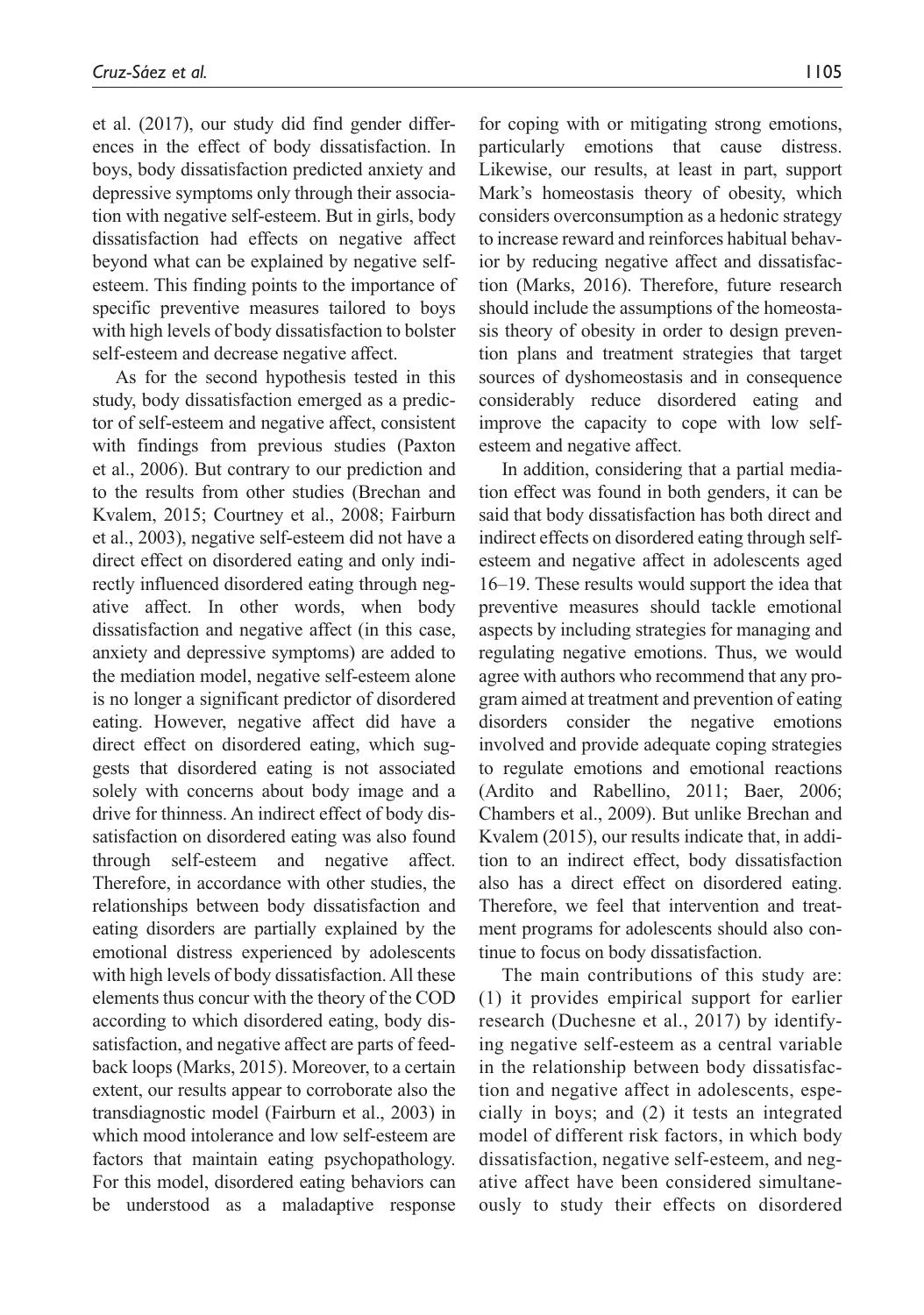eating. Most previous studies examining the role of negative emotions have focused mainly on depression; however, anxiety has proven to be a variable that plays an important role in bulimic symptoms (Rosenbaum and White, 2015; Schulz and Laessle, 2010). To partially overcome this limitation, negative affect has been operationalized in this study as anxiety and depressive symptoms. Nonetheless, it is necessary to continue examining the role of body dissatisfaction, self-esteem, and negative affect in eating disorder intervention in longitudinal studies to determine their longterm effects.

This study is not without limitations. First, it is a cross-sectional and correlational study. While most mediation studies have used a cross-sectional design, a longitudinal study would shed light on the associations between the variables studied (body dissatisfaction, negative self-esteem, negative affect, and disordered eating). Second, all the data (except BMI) were collected through self-report measures, which means that they can be influenced by the participants' subjective responses. The Body Dissatisfaction subscale of the EDI-2 rates dissatisfaction with the shape or size of different parts of the body, but does not include parts particularly relevant to boy anatomy (e.g. upper body). Finally, despite a large sample size, the sample may not be representative of the Spanish adolescent population, and therefore the results are not necessarily generalizable to other young people of the same age.

### **Author's note**

Author Anna Wlodarczyk is now affiliated with Universidad Católica del Norte, Chile.

#### **Declaration of conflicting interests**

The author(s) declared no potential conflicts of interest with respect to the research, authorship, and/or publication of this article.

### **Funding**

The author(s) disclosed receipt of the following financial support for the research, authorship, and/or publication of this article: This work was supported

by a grant (Number: IT945-16) from the Basque Government to the Clinical and Health Psychology Research Group of the University of the Basque Country (UPV/EHU).

### **ORCID iD**

Soledad Cruz-Sáez **h**ttps://orcid.org/0000-0003-[1944-3605](https://orcid.org/0000-0003-1944-3605)

#### **References**

- Ardito RB and Rabellino D (2011) Therapeutic alliance and outcome of psychotherapy: Historical excursus, measurements, and prospects for research. *Frontiers in Psychology* 2: 270–280.
- Baer R (2006) *Mindfulness and Acceptance-Based Interventions: Conceptualization, Application, and Empirical Support*. San Diego, CA: Elsevier.
- Bosson JK and Michniewicz KS (2013) Gender dichotomization at the level of ingroup identity: What it is, and why men use it more than women. *Journal of Personality and Social Psychology* 105: 425–442.
- Brannan ME and Petrie TA (2008) Moderators of the body dissatisfaction-eating disorder symptomatology relationship: Replication and extension. *Journal of Counseling Psychology* 55: 263–275.
- Brechan I and Kvalem IL (2015) Relationship between body dissatisfaction and disordered eating: Mediating role of self-esteem and depression. *Eating Behaviors* 17: 49–58.
- Chambers R, Gullone E and Allen BN (2009) Mindful emotion regulation: An integrative review. *Clinical Psychology Review* 29(6): 560–572.
- Cooper M, Cohen-Tovée E, Todd G, et al. (1997) The Eating Disorder Belief Questionnaire: Preliminary development. *Behaviour Research and Therapy* 35(4): 381–388.
- Corral S, González M, Pereña J, et al. (1998) *Inventario de los Trastornos de la Conducta Alimentaria (EDI-2)*. Madrid: TEA Ediciones.
- Courtney EA, Gamboz J and Johnson JG (2008) Problematic eating behaviors in adolescents with low self-esteem and elevated depressive symptoms. *Eating Behaviors* 9(4): 408–414.
- Cruz-Sáez MS, Pascual A, Salaberria K, et al. (2015) Normal-weight and overweight female adolescents with and without extreme weight-control behaviours: Emotional distress and body image concerns. *Journal of Health Psychology* 20(6): 730–740.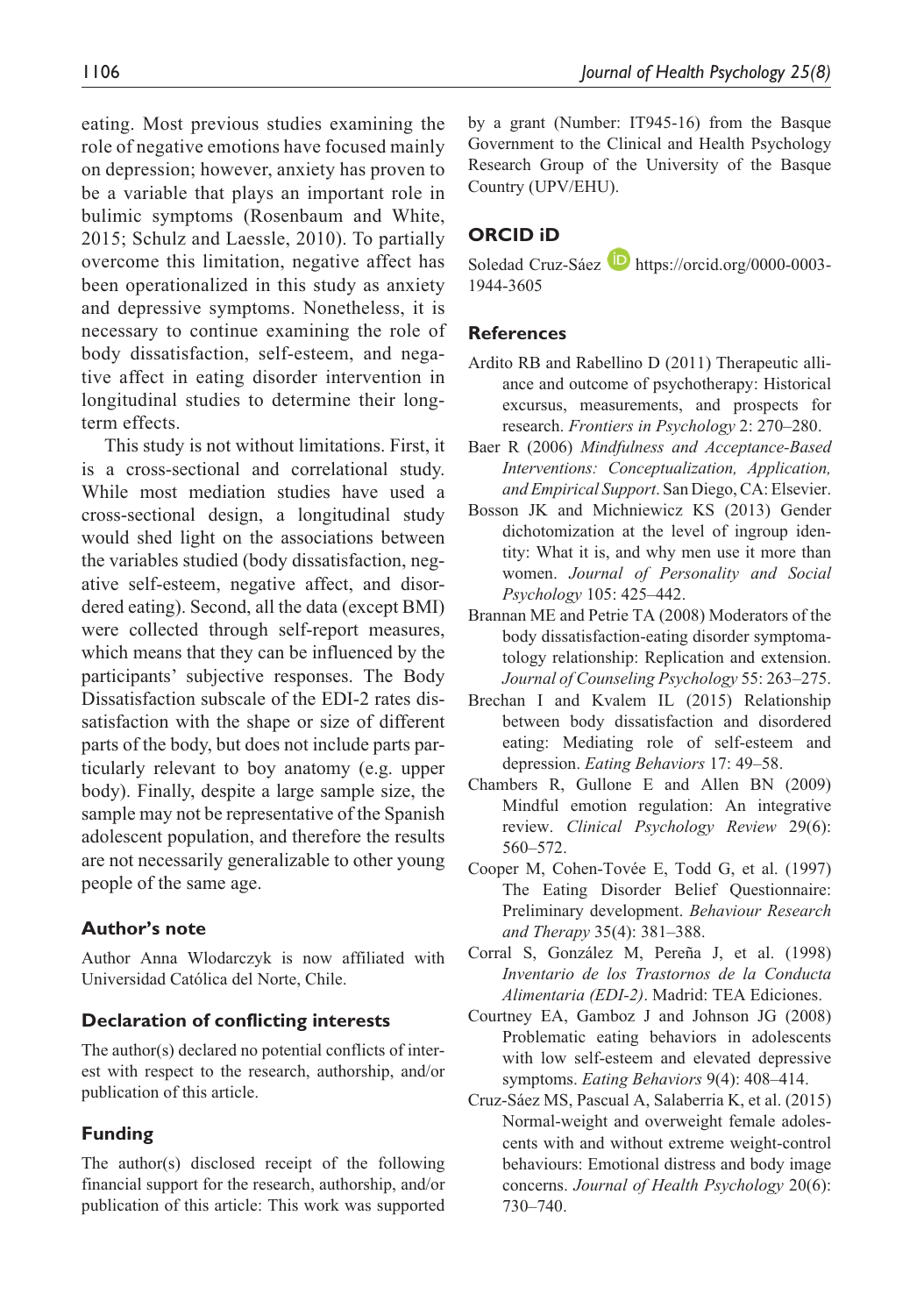- Cruz-Sáez MS, Pascual A, Wlodarczyk A, et al. (2016) Insatisfacción corporal y conductas de control del peso en chicas adolescentes con sobrepeso: papel mediador de la ansiedad y la depresión. *Nutrición Hospitalaria* 33(4): 935–940.
- De Jong PJ, Sportel BE, De Hullu W, et al. (2012) Co-occurrence of social anxiety and depression symptoms in adolescence: Differential links with implicit and explicit self-esteem? *Psychological Medicine* 42(3): 475–484.
- Delfabbro PH, Winefield AH, Anderson S, et al. (2011) Body image and psychological wellbeing in adolescents: The relationship between gender and school type. *The Journal of Genetic Psychology* 172: 67–83.
- Dooley B, Fitzgerald A and Giollabhui NM (2015) The risk and protective factors associated with depression and anxiety in a national sample of Irish adolescents. *Irish Journal of Psychological Medicine* 32(1): 93–105.
- Duchesne AP, Dion J, Lalande D, et al. (2017) Body dissatisfaction and psychological distress in adolescents: Is self-esteem a mediator? *Journal of Health Psychology* 22: 1563–1569.
- Fairburn CG and Cooper Z (2011) Eating disorders, DSM-5 and clinical reality. *The British Journal of Psychiatry* 198: 8–10.
- Fairburn CG, Cooper Z and Shafran R (2003) Cognitive behaviour therapy for eating disorders: A "transdiagnostic" theory and treatment. *Behaviour Research and Therapy* 41(5): 509–528.
- Ferguson CJ, Munoz ME, Contreras S, et al. (2011) Mirror, mirror on the wall: Peer competition, television influences, and body image dissatisfaction. *Journal of Social and Clinical Psychology* 30(5): 458–483.
- Garner DM (1991) *Eating Disorder Inventory-2: Professional Manual*. Odessa, FL: Psychological Assessment Resources.
- Goldberg DP and Hillier VF (1979) A scaled version of the General Health Questionnaire. *Psychological Medicine* 9: 139–145.
- Hayes AF and Preacher KJ (2013) Conditional process modeling: Using structural equation modeling to examine contingent causal processes. In: Hancock GR and Mueller RO (eds) *Structural Equation Modeling: A Second Course (2nd edn)*. Charlotte, NC: Information Age Publishing, pp. 219–266.
- Heywood S and McCabe MP (2006) Negative affect as a mediator between body dissatisfaction and extreme weight loss and muscle gain behaviors. *Journal of Health Psychology* 11: 833–844.
- Johnson F and Wardle J (2005) Dietary restraint, body dissatisfaction, and psychological distress: A prospective analysis. *Journal of Abnormal Psychology* 114(1): 119–125.
- Koronczai B, Kökönyei G, Urbán R, et al. (2013) The mediating effect of self-esteem, depression and anxiety between satisfaction with body appearance and problematic internet use. *The American Journal of Drug and Alcohol Abuse* 39(4): 259–265.
- Lee A and Hankin BL (2009) Insecure attachment, dysfunctional attitudes, and low self-esteem predicting prospective symptoms of depression and anxiety during adolescence. *Journal of Clinical Child and Adolescent Psychology* 38(2): 219–231.
- Lobo A, Pérez-Echeverría MJ and Artal J (1986) Validity of the scaled version of the General Health Questionnaire (GHQ-28) in a Spanish population. *Psychological Medicine* 16: 135– 140.
- Marks DF (2015) Homeostatic theory of obesity. *Health Psychology Open* 2(1): 1–30. DOI: 10.1177/2055102915590692.
- Marks DF (2016) Dyshomeostasis, obesity, addiction and chronic stress. *Health Psychology Open* 3: 1–20.
- Murray K, Rieger E and Byrne D (2015) The relationship between stress and body satisfaction in female and male adolescents. *Stress and Health* 31(1): 13–23.
- Núñez-Navarro A, Agüera Z, Krug I, et al. (2012) Do men with eating disorders differ from women in clinics, psychopathology and personality? *European Eating Disorders Review* 20: 23–31.
- Orth U, Robins RW and Roberts BW (2008) Low self-esteem prospectively predicts depression in adolescence and young adulthood. *Journal of Personality and Social Psychology* 95(3): 695–708.
- Paxton SJ, Neumark-Sztainer D, Hannan PJ, et al. (2006) Body dissatisfaction prospectively predicts depressive mood and low selfesteem in adolescent girls and boys. *Journal of Clinical Child and Adolescent Psychology* 35(4): 539–549.
- Ricciardelli LA and McCabe MP (2001) Dietary restraint and negative affect as mediators of body dissatisfaction and bulimic behavior in adolescent girls and boys. *Behaviour Research and Therapy* 39: 1317–1328.
- Riva G (2011) The key to unlocking the virtual body: Virtual reality in the treatment of obesity and